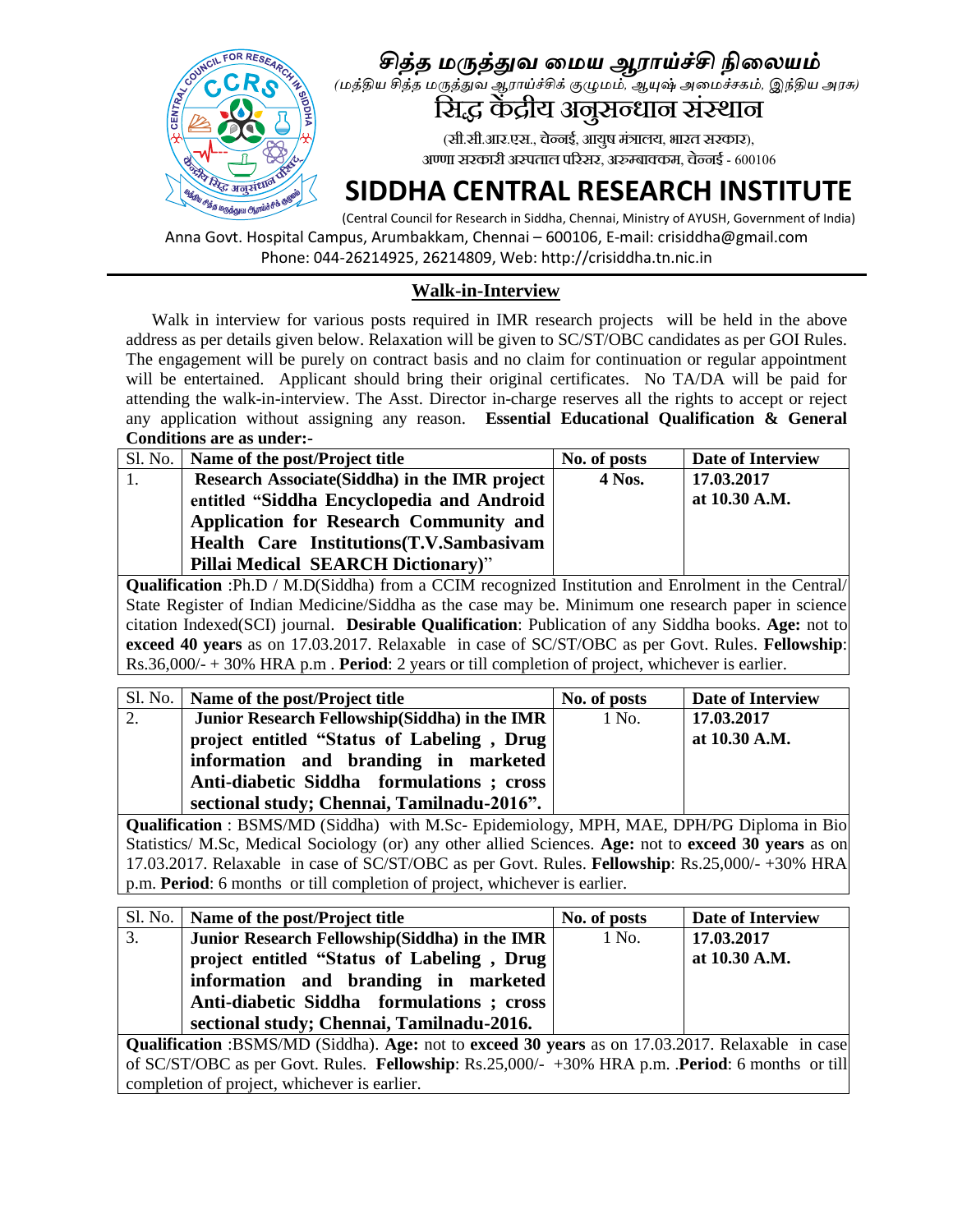|     | Sl. No.   Name of the post/Project title         | No. of posts | <b>Date of Interview</b> |
|-----|--------------------------------------------------|--------------|--------------------------|
| -4. | <b>SRF(Pharmacology) in various IMR projects</b> | 1 No.        | 17.03.2017               |
|     |                                                  |              | at 10.30 A.M.            |

**Qualification** : Master degree in Pharmacology. **Desirable Qualification**: Experience in experimental animal handling and in-vivo preclinical screening. **Age:** not to **exceed 35 years** as on 17.03.2017. Relaxable in case of SC/ST/OBC as per Govt. Rules. **Fellowship**: Rs.28,000/- + 30% HRA p.m **Period**: 1 year or till completion of project, whichever is earlier.

| Sl. No. | Name of the post/Project title                           | No. of posts | Date of Interview |
|---------|----------------------------------------------------------|--------------|-------------------|
|         | <b>JRF</b> (Pharmacology) in various <b>IMR</b> projects | . No.        | 17.03.2017        |
|         |                                                          |              | at 10.30 A.M.     |

**Qualification** : B.Pharmacy/ Master degree in Pharmacology. **Desirable Qualification**: Experience in experimental animal handling and in-vivo preclinical screening. **Age:** not to **exceed 30 years** as on 17.03.2017. Relaxable in case of SC/ST/OBC as per Govt. Rules. **Fellowship**: Rs.25,000/- + 30%HRA p.m **Period**: 1 year or till completion of project, whichever is earlier.

| Sl. No. | Name of the post/Project title          | No. of posts | <b>Date of Interview</b> |
|---------|-----------------------------------------|--------------|--------------------------|
| 6.      | IRF(Chemistry) for Estimation of Copper | 1 No.        | 17.03.2017               |
|         | <b>IMR</b> Project                      |              | at $10.30$ A.M.          |

**Qualification** : M.Sc., Chemistry/ Analytical Chemistry. **Desirable Qualification** (i) CSIR-JRF/NET, (ii) 2 years of Research/Industrial Experience with field of Expertise in Analytical Chemistry and hands on experience in sophisticated instruments like AAS/ICP-OES/ICP-MS. (iii) The candidate should be well versed with analytical method development and method validation concepts. **Age:** not to **exceed 30 years** as on 17.03.2017. Relaxable in case of SC/ST/OBC as per Govt. Rules. **Fellowship**: Rs.25,000/- + 30% HRA p.m **Period**: Three years or till completion of project, whichever is earlier.

| Sl. No.   Name of the post/Project title     |     |     | No. of posts    | <b>Date of Interview</b> |                 |
|----------------------------------------------|-----|-----|-----------------|--------------------------|-----------------|
| JRF(Chemistry)                               | for | Geo | <b>Chemical</b> | 1 No.                    | 17.03.2017      |
| <b>Characterization of Muppu IMR Project</b> |     |     |                 |                          | at $10.30$ A.M. |

**Qualification** : M.Sc., Chemistry/Analytical Chemistry. **Desirable Qualification** (i) CSIR-JRF/NET, (ii) 2 years of Research/Industrial Experience with field of Expertise in Analytical Chemistry and hands on experience in sophisticated instruments like UV-Visible spectrometer. (iii) The candidate should be well versed with analytical method development and method validation concepts. **Age:** not to **exceed 30 years** as on 17.03.2017. Relaxable in case of SC/ST/OBC as per Govt. Rules. **Fellowship**: Rs.25,000/- + 30% HRA p.m **Period**: Two years or till completion of project, whichever is earlier.

| Sl. No.                                                                                                    | Name of the post/Project title                                                                                                                                                                                                   | No. of posts | Date of Interview |  |
|------------------------------------------------------------------------------------------------------------|----------------------------------------------------------------------------------------------------------------------------------------------------------------------------------------------------------------------------------|--------------|-------------------|--|
| 8.                                                                                                         | Research Associate (Siddha) for Geo Chemical                                                                                                                                                                                     | 1 No.        | 17.03.2017        |  |
|                                                                                                            | <b>Characterization of Muppu IMR Project</b>                                                                                                                                                                                     |              | at 10.30 A.M.     |  |
| <b>Qualification :</b> M.D (Siddha) from a CCIM recognized Institution and Enrolment in the Central/ State |                                                                                                                                                                                                                                  |              |                   |  |
|                                                                                                            | $\mathbf{u}$ ווי מינים מינים ומינים ומנים מינים מינים מונים מינים מינים מינים מינים מינים מינים מינים מינים מינים מינים מינים מינים מינים מינים מינים מינים מינים מינים מינים מינים מינים מינים מינים מינים מינים מינים מינים מי |              |                   |  |

Register of Indian Medicine/Siddha as the case may be. **Desirable Qualification:** The incumbent should have sound knowledge in drug preparations as per Siddha literature. **Age:** not to **exceed 40 years** as on 17.03.2017. Relaxable in case of SC/ST/OBC as per Govt. Rules. **Fellowship**: Rs.36,000/- + 30% HRA p.m **Period**: Two years or till completion of project, whichever is earlier.